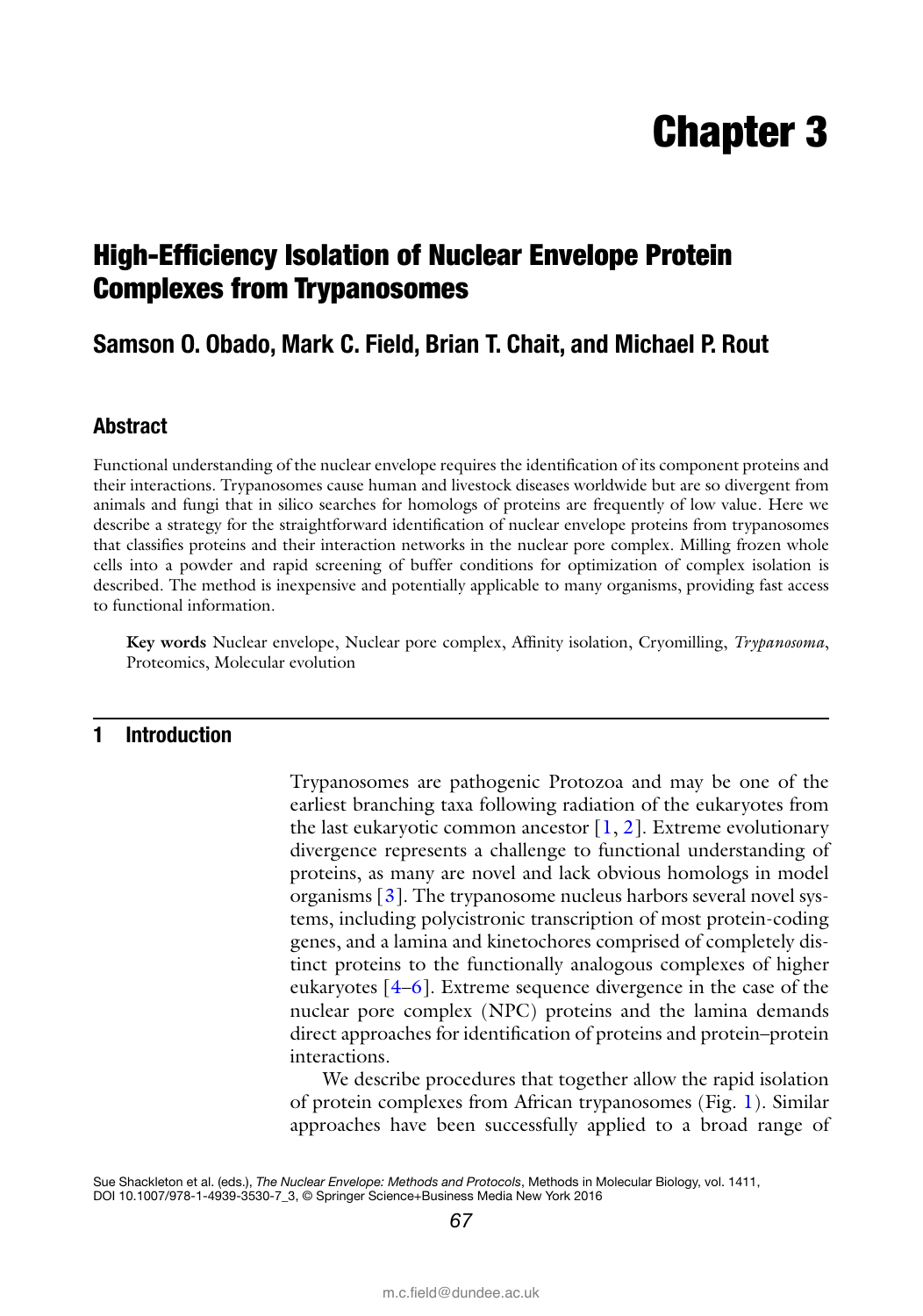

**Fig. 1** Overall schematic of biophysical cell lysis and proteomics. Cells are harvested, flash frozen in liquid nitrogen, and added to precooled steel jars containing steel balls. As the jar is centrifuged in a planetary ball mill, it rotates, causing the balls to cascade with high force and mill the frozen cells into a powder. Various extraction solutions can then be tested to find the most suitable conditions for the protein complex of interest. The cell powder is resuspended in an extract solution and clarified by centrifugation. Affinity capture is performed in the presence of anti-GFP antibody coupled to magnetic beads and then eluted and fractionated by SDS–PAGE. Protein bands are excised, digested with trypsin, and identified by mass spectrometry. This figure is adapted and modified from Oeffinger et al. [7]

organisms, and we believe that these methods have major utility in deciphering the nuclear and cellular biology of trypanosomes. This protocol exploits the ability to grow parasites in semi-defined media, routine genetic modification, and specifically facile introduction of an epitope tag into one allelic copy of the diploid genome. The epitope tag is typically GFP, although a wide range of common epitopes and/or ectopic expression can also be used successfully. Parasites are frozen in liquid nitrogen and milled to a powder using a Retsch Planetary Ball Mill, providing highly efficient breakage of cells without a need for solubilization or denaturing reagents. This powder can be conveniently stored at −80 °C for several months. Individual aliquots of this stock powder can then be tested in affinity isolation procedures using magnetic beads with covalently coupled antibody allowing rapid screening of buffers, detergents, and additives, to arrive at an optimal, or acceptable, set of conditions suitable for electrospray ionization mass spectrometry. The cryomilling approach can provide rapid and inexpensive access to a large constellation of interaction data.

### **2 Materials**

It is crucial to consult and follow the Material Safety Data Sheets and your institute's health and safety procedures for the appropriate handling of equipment and potentially hazardous materials used in these protocols. If in doubt, we advise contacting the authors for advice, which will be gladly given.

*2.1 Preparation of Frozen Trypanosome Pellets*  1. Refrigerated centrifuge and rotor for spinning large cell volumes (e.g., Beckman JLA 8.100 rotor).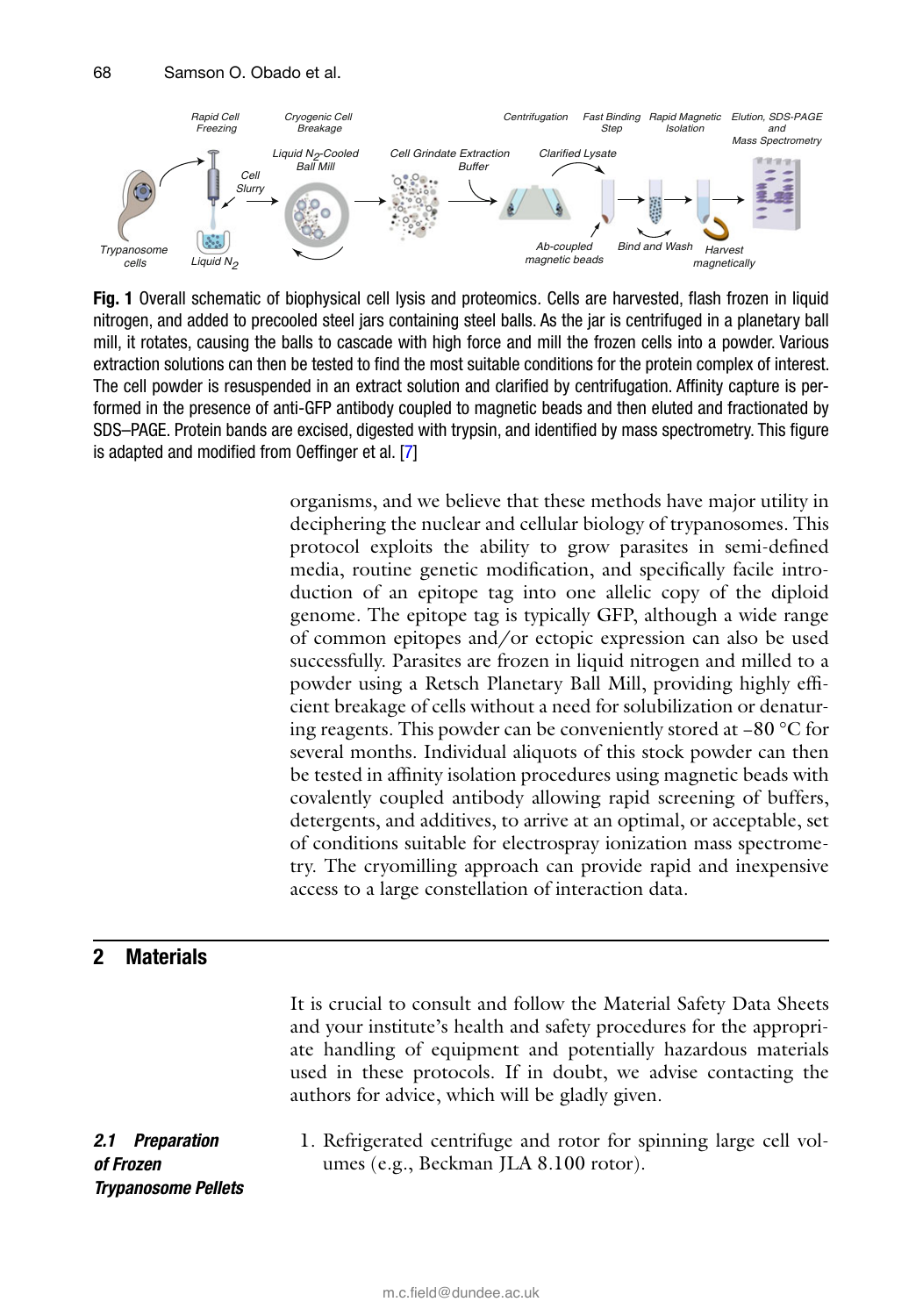- 2. Phosphate-buffered saline (PBS) if working with procyclic form trypanosomes or trypanosome dilution buffer (TDB) if working with bloodstream form trypanosomes. TDB—pH 7.4:  $5 \text{ mM KCl}, 80 \text{ mM NaCl}, 1 \text{ mM MgSO}_4, 20 \text{ mM Na}_2\text{HPO}_4,$  $2 \text{ mM } \text{NaH}_2\text{PO}_4$ , and  $20 \text{ mM }$  glucose.
- 3. Resuspension buffer: Ice cold  $1 \times$  PBS or TDB containing 100 mM dithiothreitol (DTT) and protease inhibitors without EDTA.
- 4. 50-mL polypropylene Falcon-type tubes.
- 5. 20-mL syringe and syringe caps.
- 6. Liquid nitrogen.
- 7. Styrofoam container.
- 8. Pipettor.
- 9. 10- and 20-mL pipettes.

### *2.2 Conjugation of Magnetic Beads*

- 1. Rotator for microfuge tubes at 30 °C.
- 2. Vacuum aspirator or equivalent.
- 3. Anti-GFP antibody( *see* **Note 1**).
- 4. 0.1 M sodium phosphate buffer (NaPO<sub>4</sub>)—pH 7.4: 2.62 g  $NaH_2PO_4 \times H_2O$  (MW 137.99) (2 mM) and 14.42 g  $Na<sub>2</sub>HPO<sub>4</sub> × 2H<sub>2</sub>O$  (MW 177.99) (20 mM). Adjust pH if necessary.
- 5. 3 M ammonium sulfate (stock solution):  $39.6 \text{ g } (\text{NH}_4)_2\text{SO}_4$ (MW 132.1). Dissolve in 0.1 M sodium phosphate buffer (pH 7.4) and adjust to 100 mL.
- 6. Phosphate-buffered saline (PBS).
- 7. PBS + 0.5 % Triton X-100: Include 0.5 % (w/v) Triton X-100 in 100 mL PBS solution.
- 8. 100 mM glycine–HCl pH 2.5—make fresh.
- 9. 10 mM Tris–HCl pH 8.8.
- 10. 100 mM triethylamine—make fresh.
- 11.  $1 \times$  PBS/50 % glycerol.

#### 1. Liquid nitrogen. *2.3 Cryomilling*

- 2. Retsch Planetary Ball Mill PM100.
- 3. Retsch steel jar, lid, and 20-mm steel balls ( *see* **Note 2**).
- 4. Teflon puck (custom made) and Teflon insulating jar (available from Retsch, a division of Verder Scientific that manufactures equipment for homogenizing laboratory samples) (Fig. 2a).
- 5. Cryoprotective gloves.
- 6. Safety goggles.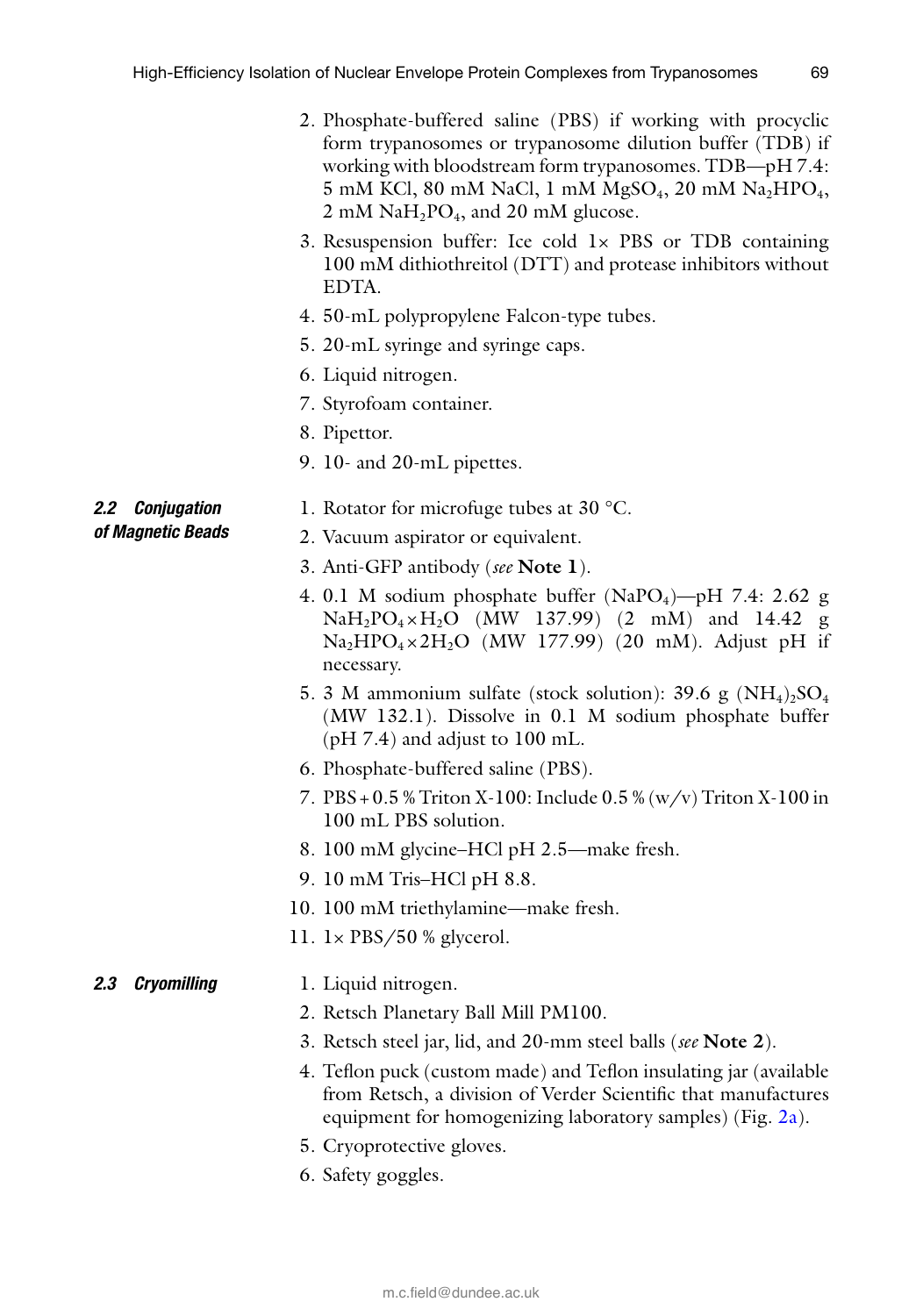

### B

Place steel balls in jar and place in teflon jacketed secondary jar. Place steel lid on jar.

Cool assembly with liquid nitrogen and teflon puck, tweezers, spatula and scoop in a styrofoam box.

Carefuly remove cooled jar and place frozen cell pellets in jar.

Replace the steel lid and place in teflon jacketed secondary jar. Place teflon puck on top of the assembly.



Carefully disassemble steel jar and transfer milled powder to a liquid nitrogen pre-cooled falcon tube. Store at -80C .

Clamp to secure assembly and operate the PM100 as described in Methods.

Place assembly as shown above.

Weigh the assembled apparatus and adjust counterweight.

 **Fig. 2** Requirements and setup of the cryomilling procedure. ( **a** ) *Panels* showing required items: *A* , tweezers; *B* , liquid nitrogen scoop for pouring 2–15 mL (made by making an incision on a polypropylene tube using a razor blade and then inserting the spatula to create a handle); *C* , 20-mm steel balls; *D* , 50-mL steel jar; *E* , steel jar lid; *F*, Teflon puck; *G*, Teflon jar; *H*, spatula; *I*, cryo-gloves; *J*, liquid nitrogen dewar; *K*, goggles; *L*, face mask; *M*, Retsch PM100 Planetary Ball Mill; and *N*, *inset* showing a recommended safety adaptation to prevent accidental use of the PM100 without clamping the assembled milling apparatus. ( **b** ) A step-by-step guide to assembly of components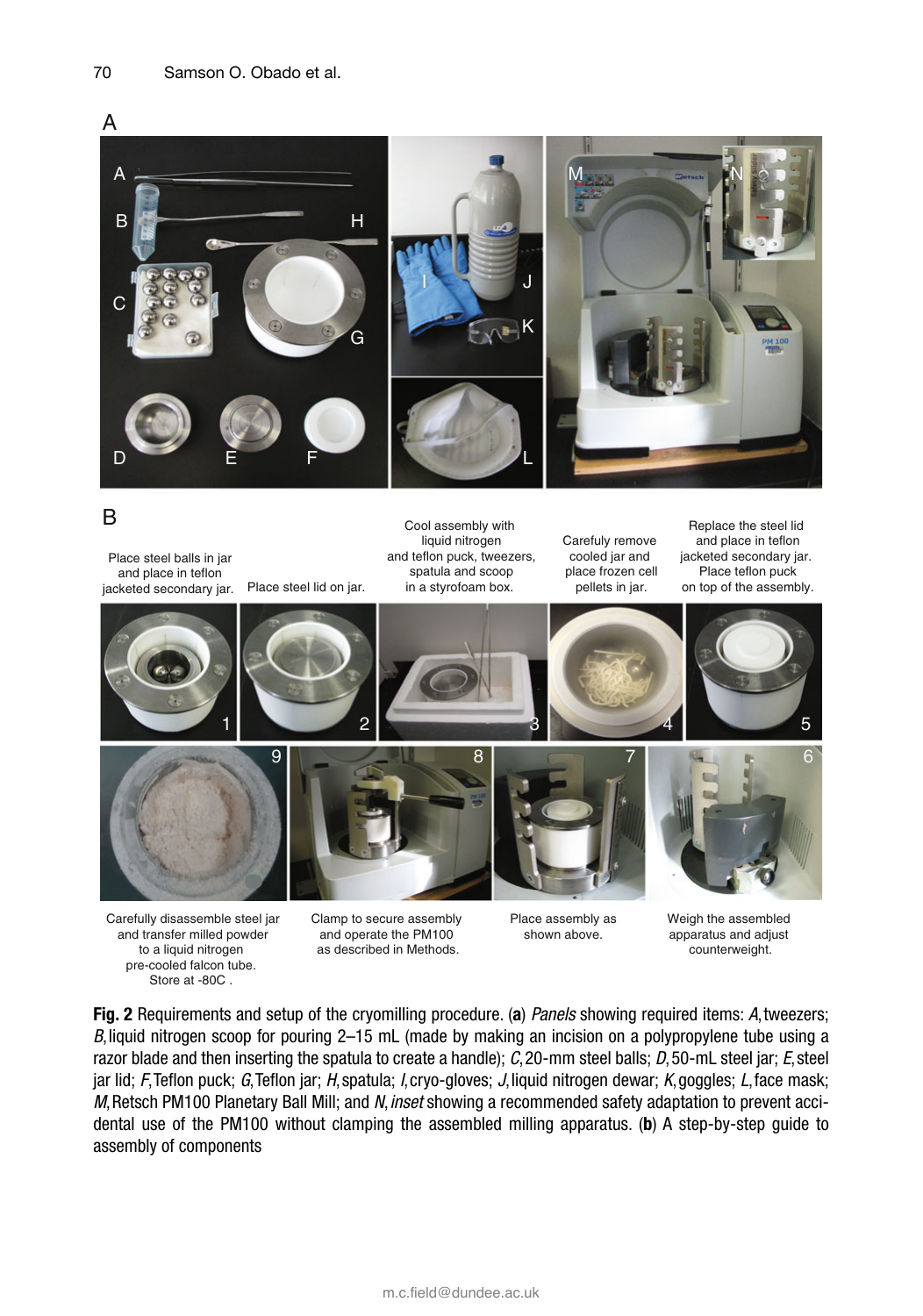- 7. Large tweezers.
- 8. Spatula.
- 9. Liquid nitrogen scoop. This can be generated by fusing the handle to a 50-mL polypropylene tube (Fig. 2a).

#### 1. Magnetic beads conjugated with anti-GFP (or other tag used) antibody. **2.4 Affinity Capture**

- 2. Magnetic rack for microcentrifuge tubes.
- 3. Extraction buffers for affinity capture that contain a buffering agent such as Tris or HEPES, salt for ionic strength such as NaCl/KCl, detergents such as Triton, and protease inhibitors. Divalent cations such as Magnesium may be added as required.
- 4. Microcentrifuge.
- 5. Cryomilled powder.
- 6. Elution buffer: protein gel loading dye buffer without reducing agents added or 40 mM Tris–HCl pH 8.0 and 2 % SDS.
- 7. Reducing agent: 50 mM DTT.

### **3 Methods**

| 3.1 Preparation<br>of Frozen<br><b>Trypanosome Pellets</b> | 1. For optimal results, we use $2 \times 10^{10}$ cells as the minimum num-<br>ber of cells for efficient cryomilling. Harvest cells by pelleting<br>at 3000 $\times g$ in a centrifuge at 4 °C (see Note 3). |
|------------------------------------------------------------|---------------------------------------------------------------------------------------------------------------------------------------------------------------------------------------------------------------|
|                                                            | 2. Discard the supernatant and resuspend the cell pellet in 40 mL<br>of ice-cold 1x PBS for procyclic form trypanosomes or TDB<br>for bloodstream form trypanosomes.                                          |
|                                                            | 3. Pellet the resuspended cells at $1500 \times g$ for 5 min at 4 °C.                                                                                                                                         |
|                                                            | 4. Discard supernatant and add ice-cold resuspension buffer<br>equivalent to the volume of the cell pellet.                                                                                                   |
|                                                            | 5. Remove the piston/plunger from a 20-mL syringe and add a<br>cap to the nozzle to prevent flow through of the cell suspen-<br>sion (Fig. $3$ ).                                                             |
|                                                            | 6. Transfer resuspended cells into the 20-mL syringe and place in<br>a 50-mL polypropylene Falcon-type tube as illustrated (Fig. 3).                                                                          |
|                                                            | 7. Pellet the resuspended cells at $5000 \times g$ for 5 min at 4 °C to<br>compact the cells and minimize buffer carryover.                                                                                   |
|                                                            | 8. During step 7, fill a Styrofoam box with liquid nitrogen and<br>cool a pre-labeled 50-mL polypropylene Falcon-type tube to<br>liquid nitrogen temperature.                                                 |
|                                                            | 9. Discard the supernatant from the pelleted cells and remove the<br>syringe cap.                                                                                                                             |
|                                                            | 10. Fill the cooled 50-mL tube with liquid nitrogen.                                                                                                                                                          |
|                                                            |                                                                                                                                                                                                               |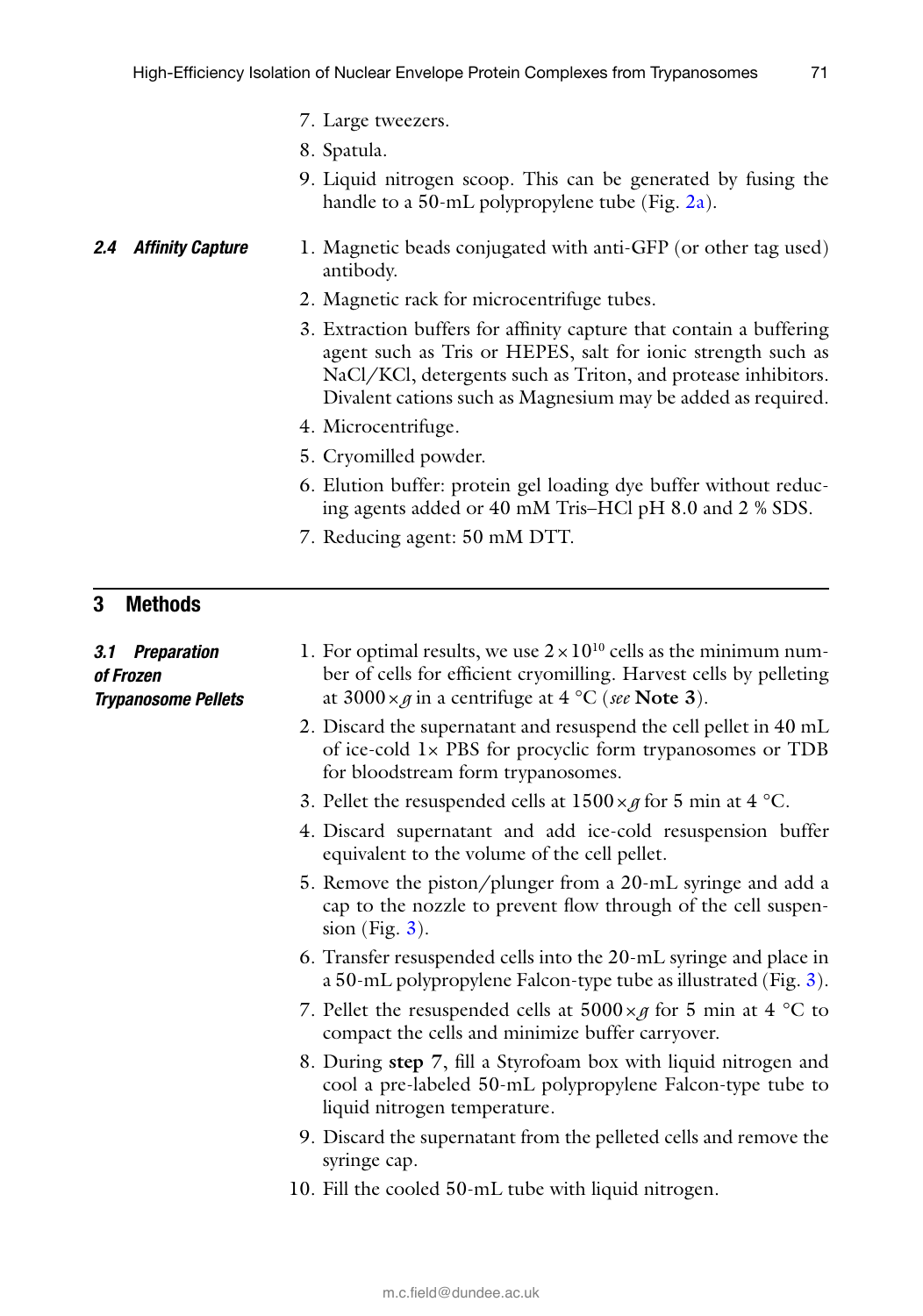

 **Fig. 3** Illustration of the making of frozen cell pellets. *Highlighted* are the key steps to facilitate the making of frozen cell pellets. Additional information can be found on www.ncdir.org/public-resources/protocols

- 11. Gently place the piston/plunger back onto the syringe that contains the cell pellets and apply very gentle pressure extruding the trypanosome cell slurry into the 50-mL tube containing the liquid nitrogen (Fig. 3).
- 12. Decant the remaining liquid nitrogen from the 50-mL tube that contains the frozen cell pellets/noodles and store at −80 °C until required for cryomilling( *see* **Note 4**).

*3.2 Cryomilling Frozen Trypanosome Pellets*

This protocol is heavily modified from an earlier version  $[7]$ . A modification of the earlier protocol has been shown to greatly facilitate mammalian cell affinity isolation procedures  $[8]$ . Here we describe a modified form for trypanosomes.

Extensive notes and description of any modifications and instructions that facilitate the cryomilling technique are available on the website of the National Center for Dynamic Interactome Research ( www.ncdir.org/public-resources/protocols ). It is important to visit the website for the latest updates and additional information,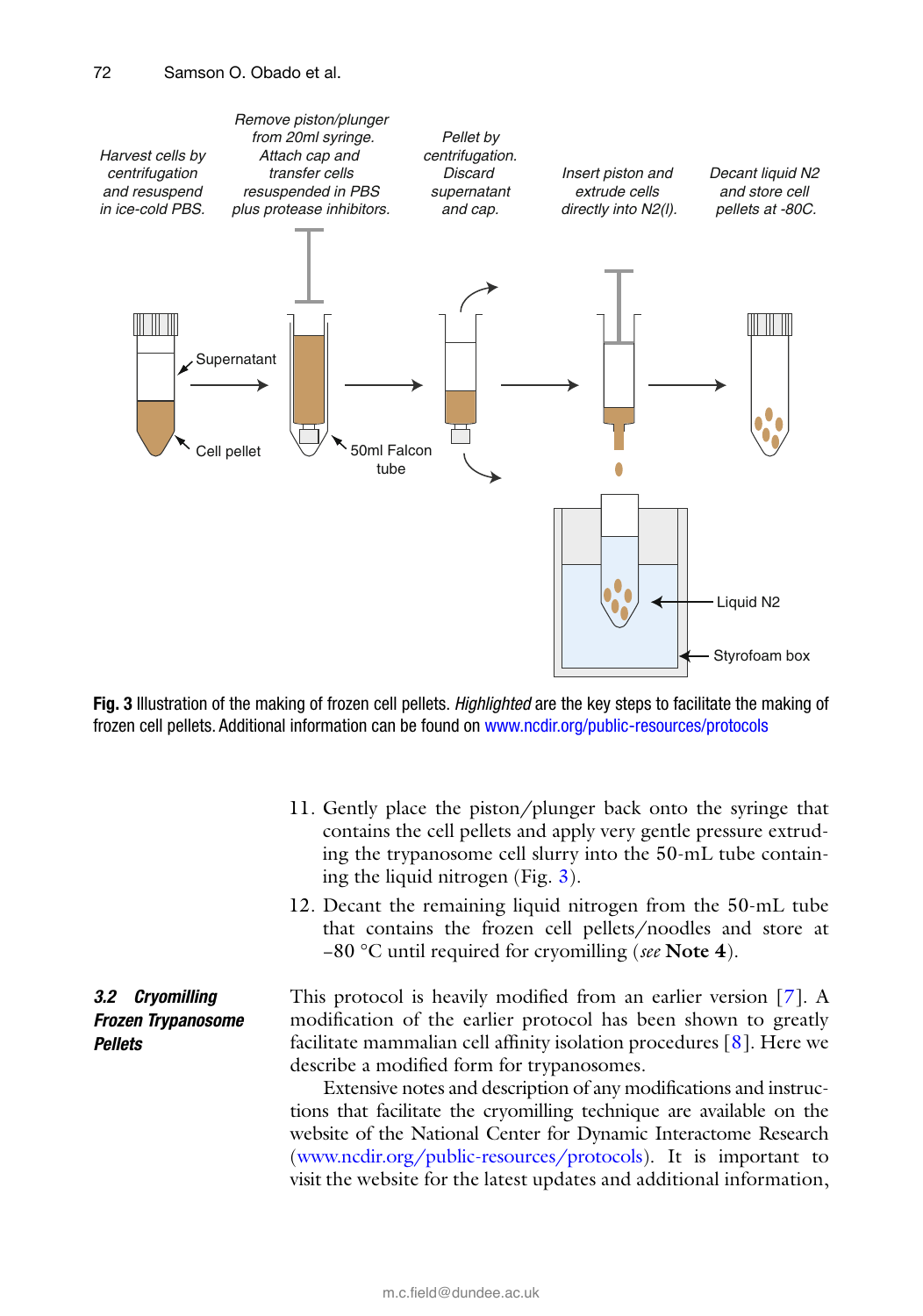particularly with respect to safety procedures, prior to attempting the cryomilling procedure. *Protective clothing*, *goggles*, *and cryoprotective gloves must be used at all times during cryomilling.*

- 1. Precool the steel jar, lid, Teflon puck, and Teflon insulating jar and steel balls in a Styrofoam box containing liquid nitrogen.
- 2. Once cooled to liquid nitrogen temperature (very little bubbling), carefully remove all cooled units from the liquid nitrogen using tweezers.
- 3. Assemble as shown in Fig. 2b.
- 4. Put frozen cells into the assembled and cooled steel jar (Fig. 2).
- 5. Place the cooled lid and then the cooled Teflon puck on top of the steel jar (Fig. 2).
- 6. Set the milling setup into the PM100 (Fig. 2).
- 7. Clamp down the milling jar as per manufacturers' instructions ( *be sure to clamp down the jar or serious injury may occur*).
- 8. Adjust the setting on the PM100 to mill your frozen material at 400 rpm for 3 min, with a 1-min interval (the PM100 will pause briefly after each minute and switch direction to allow counterrotation of the milling jar). Cool the jar after each 3-min cycle by adding 10–15 mL of liquid nitrogen in the space between the Teflon jar and the 50-mL cryomilling steel jar. Allow the liquid nitrogen to evaporate completely (10 s) and repeat. Alternatively, the whole setup can be unclamped and cooled in a Styrofoam box with liquid nitrogen (do not submerge the jars completely as this will result in the loss of cell material/powder) for about 30 s before re-clamping and resuming the milling procedure. *It is important for the operator to follow good standard practice and take extreme care when handling liquid nitrogen*.
- 9. Repeat **step 8** three times ( *see* **Note 5**).
- 10. Unclamp the steel jar and add 2–5 mL of liquid nitrogen into the grinding jar using the liquid nitrogen scoop described in Fig. 2 ( *see* **Note 6**). The liquid nitrogen helps dislodge any compacted powder and facilitates liquid cryomilling that results in a finer millate. *It is important for the operator to follow good standard practice and take extreme care when handling liquid nitrogen*.
- 11. Re-clamp and cool the jar by adding 10–15 mL of liquid nitrogen in the space between the Teflon jar and the 50-mL cryomilling steel jar.
- 12. Mill the cell powder for 1–2 min at 400 rpm ( *see* **Note 7**). Cool the jar immediately as in **step 11** while it is still clamped on the PM100 by pouring about 10–15 mL of liquid nitrogen using the liquid nitrogen scoop into the space between the Teflon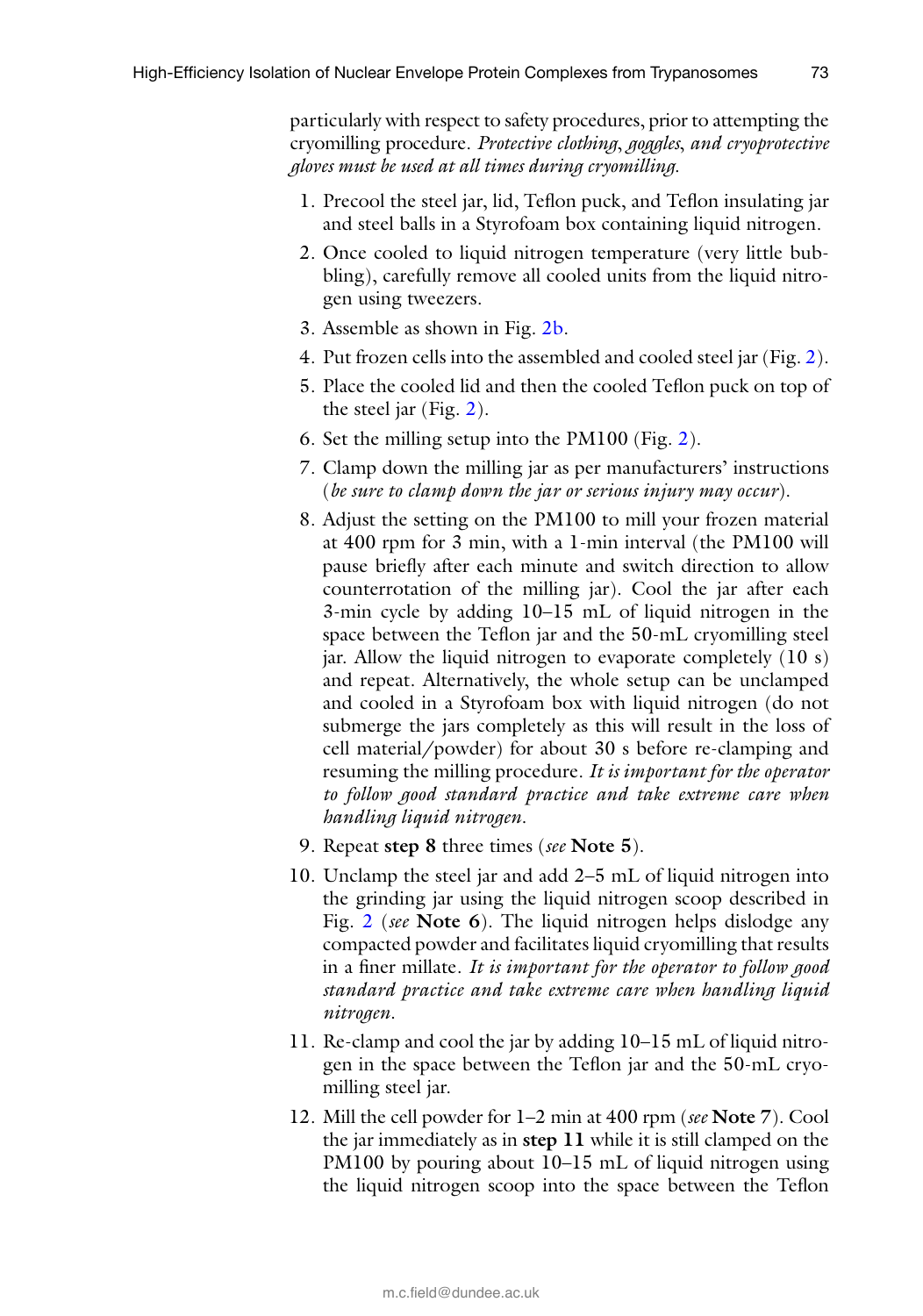jacketed insulating jar and the 50-mL cryomilling steel jar. The liquid nitrogen will vaporize while cooling the cryomilling jars but simultaneously enables any residual evaporated nitrogen gas to cool down and lower the internal pressure in the steel milling jar. *Thus*, *this step is important to lower the risk of injury or sample loss when opening the jar. Nonetheless*, *unclamp the lid very slowly to enable a slow pressure release to prevent a sudden venting of gas that can lead to powder loss or injury.* Add 2–5 mL of liquid nitrogen into the grinding jar and re-clamp. Re-clamp and cool the jars once again as in **step 11**.

- 13. Repeat **step 12** ten times. While the repetitive nature of these steps are somewhat arduous, these conditions have been optimized: attempting to engage fewer but longer grinding cycles results in pressure buildup and sample warming that are unacceptable.
- 14. Cool the milling jars as in **step 12** prior to unclamping and carefully transfer the milled powder into a precooled and labeled 50-mL polypropylene tube that is being maintained cooled in a Styrofoam box containing liquid nitrogen.
- 15. Store milled powder until needed at −80 °C ( *see* **Note 4**).

### *3.3 Conjugating Proteins to Magnetic Beads*

This protocol is designed for the use with Life Technologies Dynabeads with epoxy chemistry and is modified from an earlier protocol  $[9]$ . Other approaches can be used, but we have found that the combination of speed and avoiding centrifugation steps provided by magnetic beads is optimal of those approaches we have tried. Each vial contains 300 mg of Dynabeads which correspond to the amount sufficient for the analysis of  $\sim$ 120 g of cell powder. Do not prepare the whole batch unless you plan to use it within 6 months ( *see* **Note 8**).

- 1. Weigh out the appropriate amount of Dynabeads required ( *see above*) in a 15-mL Falcon-type tube.
- 2. Add 5 mL of 0.1 M sodium phosphate buffer, pH 7.4, and vortex the tube for 30 s.
- 3. Insert the tubes with beads into the magnet holder. Wait until all are attached to the magnet. The solution will appear clear. Aspirate off the buffer, taking care not to touch the magnetic beads.
- 4. Resuspend the beads in fresh 5 mL of 0.1 M sodium phosphate buffer, pH 7.4.
- 5. Agitate slowly for 10 min on a shaking platform or rotator.
- 6. Harvest the beads magnetically as in **step 3** and discard supernatant.
- 7. Setup the conjugation reaction once the incubation in **step 5** has been started. Add the reagents sequentially in the order as follows.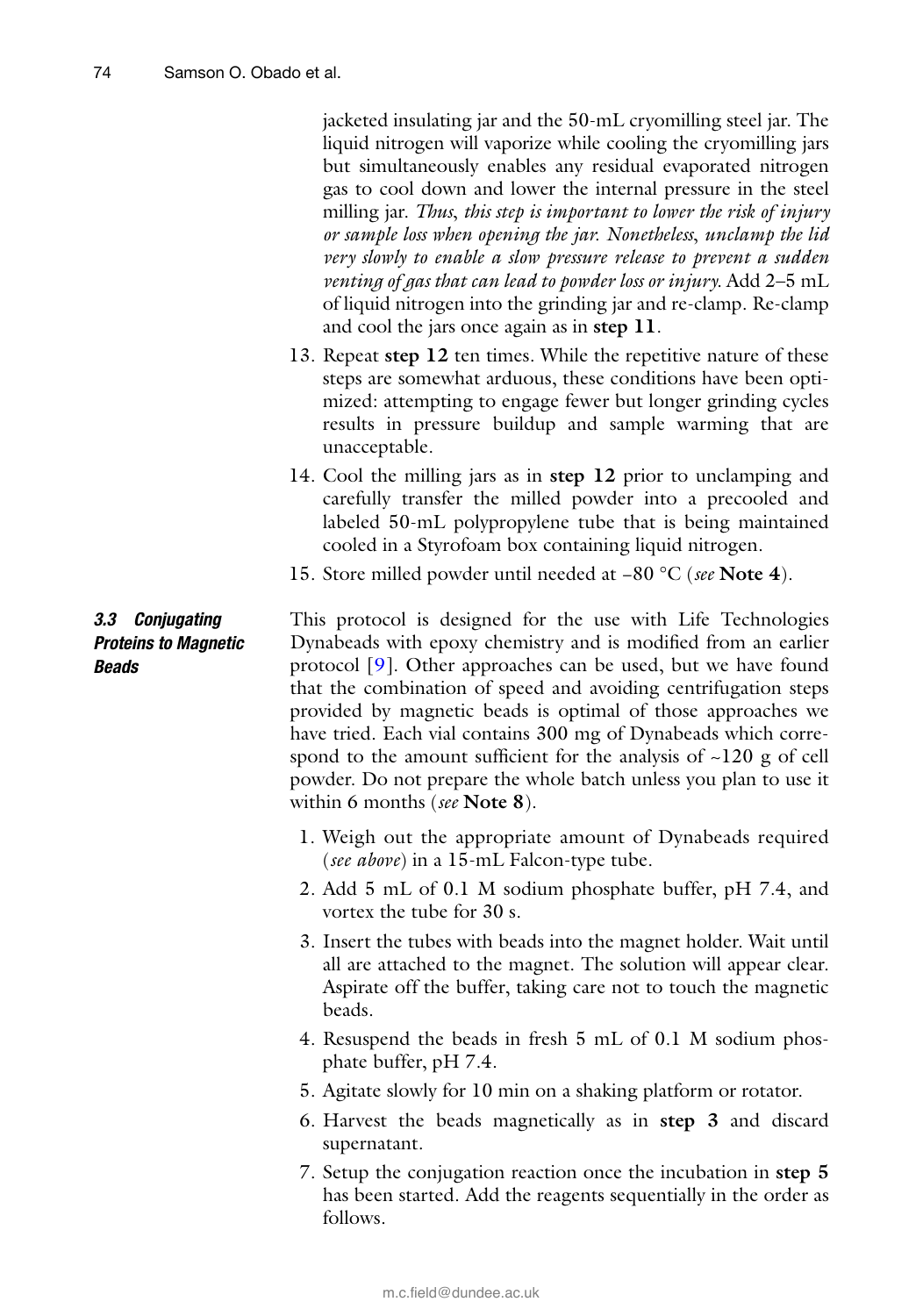- 8. For 100 mg of beads (1/3 of a Dynabeads vial) the ideal reaction volume is 2 mL. Add the following reagents to a 5-mL round bottomed tube with a snap cap or an equivalent reaction vessel in the order indicated:
	- (a)  $10 \mu$ g of affinity purified polyclonal anti-GFP antibody per mg of magnetic beads is required for optimal antibody conjugation. For other epitope tags, the amount required for conjugating beads needs to be tested on a small scale (i.e., use 10 mg of beads for each test reaction).
	- (b) Depending on the volume of the antibody used, add 0.1 M sodium phosphate pH 7.4 to make the volume up to 1 mL  $(1/2 \text{ of the total reaction volume of } 2.0 \text{ mL}).$
	- (c) Add 1 mL (based on a 2 mL reaction volume) of 3 M ammonium sulfate to a final concentration of 1.5 M (see **Note 9**). Add slowly while shaking the tube on a slowspeed vortex. If testing conditions for other epitopes, it is advisable to test a range of Ammonium Sulfate concentrations to optimize this step.
	- (d) Transfer the antibody/Sodium Phosphate/1.5M Ammonium Sulfate solution onto the magnetic beads.
- 9. Wrap the 5-mL tube snap cap with Parafilm to prevent leaking and evaporation.

Allow the conjugation/reaction to proceed on a rotating platform at 30 °C for 24 h ( *see* **Note 10**).

*Following day—wash the Dynabeads.* Perform all washes as described above after transferring the Dynabead suspension to a 15 mL Falcon-type tube and by inserting the tubes into the magnet holder. You can aspirate the supernatant using a vacuum aspirator.

- Wash once with 5 mL of 100 mM glycine–HCl pH 2.5—add and then remove as fast as possible. Prolonged exposure to low pH may denature your antibody.
- Wash once with 5 mL of 10 mM Tris–HCl pH 8.8.
- Wash once with 5 mL of fresh 100 mM triethylamine—add and then remove as fast as possible. Prolonged exposure to high pH may denature your antibody.
- Wash the coated beads—a total of 4 washes with  $1 \times PBS$  in 5-mL tubes with a 5-min incubation for each wash.
- Wash once with PBS + 0.5 % Triton X-100 for 5 min.
- Wash again with PBS + 0.5 % Triton X-100 but incubate 15 min on rocker.

Wash one last time with  $1 \times$  PBS.

Resuspend all beads in a total of  $0.7$  mL of  $1 \times PBS + 50$  % glycerol for 100 mg of beads.

Store the coated beads at −20 °C.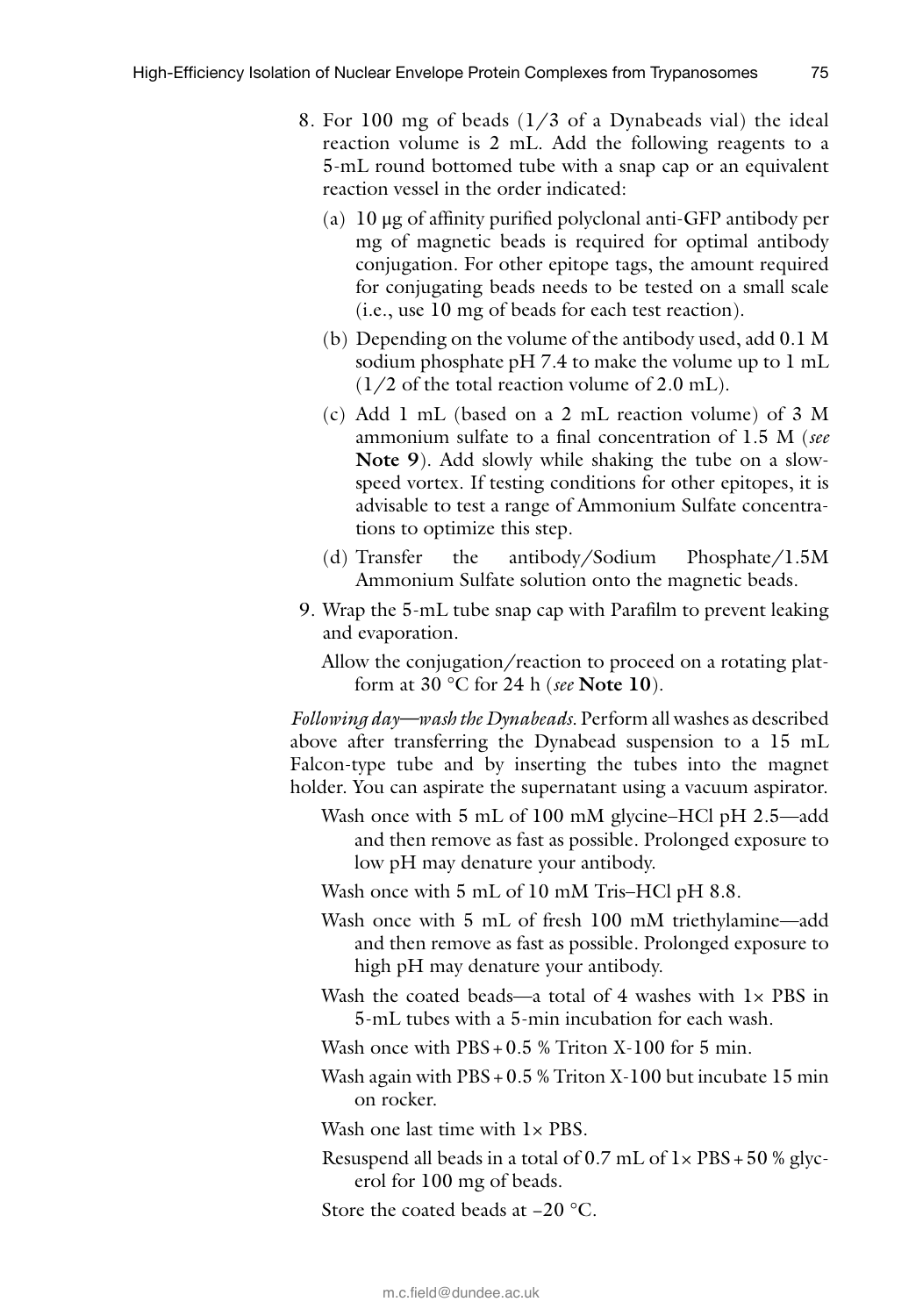### 3.4 Affinity Capture *of Tagged Proteins*

This method can be used with any affinity tag as long as good affinity isolation antibodies are available. We describe GFP-tagged proteins in this instance. This protocol is modified from an earlier protocol [ 7]. For any individual protein–protein complex being investigated, a trial with smaller volumes should be conducted comparing different affinity isolation buffers. The range of buffers we typically test is given in Table 1. It is recommended that an aliquot of the input, flow through, eluate, and cell pellet be saved for analysis by Western blotting to make sure that your affinity handle is efficiently captured from your sample. If not, adjust the amount of beads and/or length of affinity capture accordingly.

- 1. Remove the cryomilled powder from the −80 °C freezer and place it in a Styrofoam box containing liquid nitrogen with a rack to keep the Falcon-type storage tube cold and upright.
- 2. Weigh out 50 mg to 1 g of cell powder, depending on the abundance of your target protein, into a precooled tube. The type of tube depends on the amount weighed—1.5- or 2-mL microcentrifuge tubes for powder of 50–200-mg and larger tubes for greater powder amounts (up to a 50-mL Falcon-type tube for 1 g, rather than a 15-mL tube for ease of powder resuspension) ( *see* **Note 11**).

### **Table 1**

### **Buffer compositions for affinity isolation experiments**

| 1. | 20 mM HEPES, pH 7.4, 100 mM NaCl                                                 |
|----|----------------------------------------------------------------------------------|
| 2. | 20 mM HEPES, pH 7.4, 100 mM NaCl, 0.1 % CHAPS                                    |
| 3. | 20 mM HEPES, pH 7.4, 100 mM NaCl, 0.5 % Triton                                   |
| 4. | 20 mM HEPES, pH 7.4, 250 mM NaCl                                                 |
| 5. | 20 mM HEPES, pH 7.4, 250 mM NaCl, 0.1 % CHAPS                                    |
| 6. | 20 mM HEPES, pH 7.4, 250 mM NaCl, 0.5 % Triton                                   |
| 7. | 20 mM HEPES, pH 7.4, 100 mM NaCitrate, 0.1 % CHAPS                               |
| 8. | 20 mM HEPES, pH 7.4, 100 mM NaCitrate, 0.5 % Triton                              |
| 9. | 20 mM HEPES, pH 7.4, 250 mM NaCitrate, 0.1 % CHAPS                               |
|    | 10. 20 mM HEPES, pH 7.4, 250 mM NaCitrate, 0.5 % Triton                          |
|    | 11. 20 mM HEPES, pH 7.4, 250 mM NaCl, 0.5 % Triton, 0.5 % deoxy<br>Big CHAP      |
|    | 12. 20 mM HEPES, pH 7.4, 250 mM NaCitrate, 0.5 % Triton, 0.5 %<br>deoxy Big CHAP |
|    | 13. 40 mM Tris, pH 8.0, 250 mM NaCl, 0.5 % Triton, 0.5 % deoxy<br>Big CHAP       |
|    | 14. 40 mM Tris, pH 8.0, 250 mM NaCitrate, 0.5 % Triton, 0.5 % deoxy<br>Big CHAP  |

#### m.c.field@dundee.ac.uk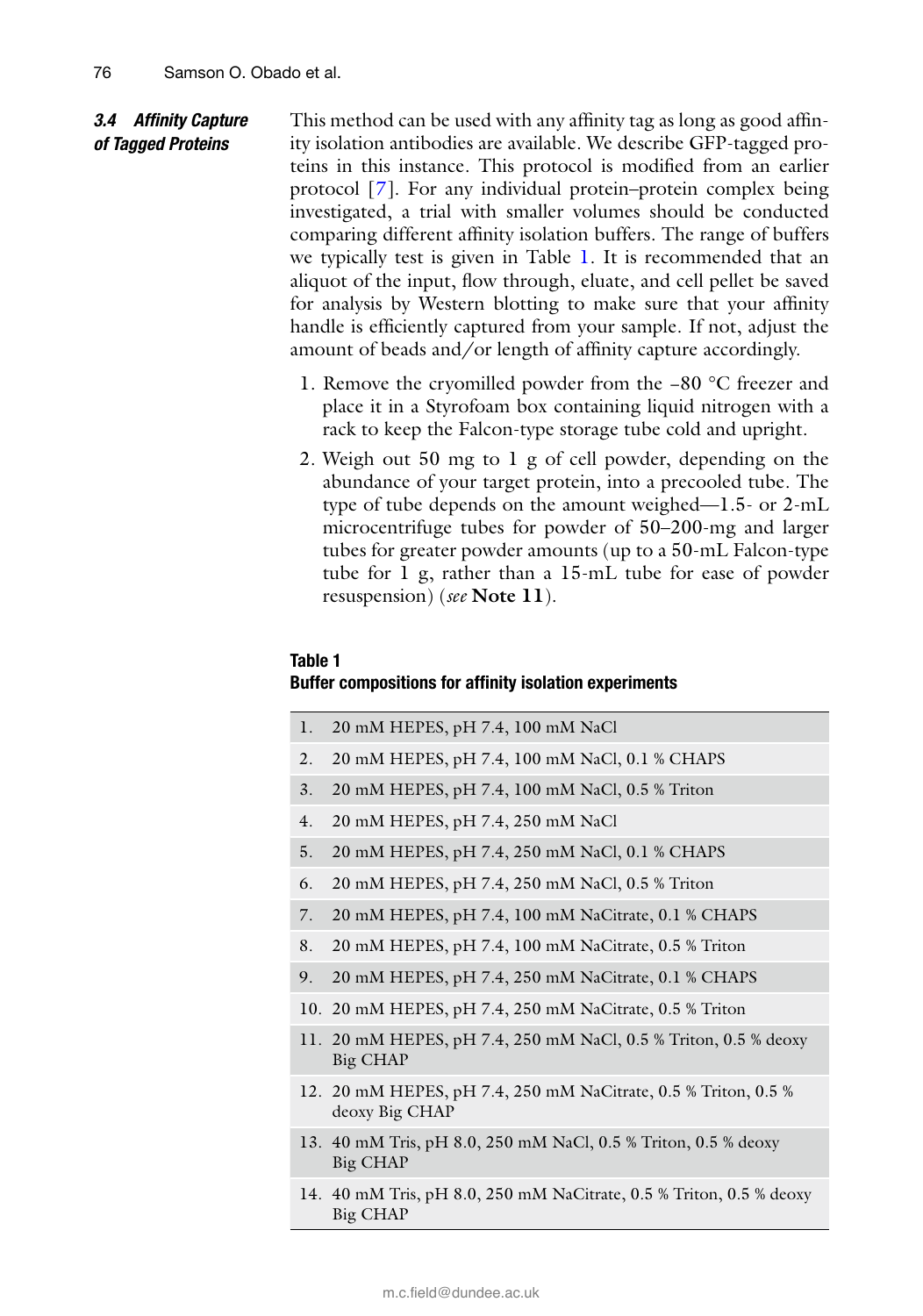- 3. Transfer weighed powder to an ice bucket and sit on ice for 30 s, until it gets close to thawing. *Do not let it thaw as rapid protein degradation may occur*.
- 4. Resuspend powder in room temperature extraction buffer of choice, at a ratio of 1:9 (powder-extraction buffer), by vortexing and pipetting up and down. Place on ice.
- 5. Once all aliquots are resuspended, sonicate on ice with a microtip sonicator to break apart aggregates that may be invisible to the eye. For example, we use a Misonix Ultrasonic Processor XL at Setting 4 ( $\sim$ 20-W output) for 2 $\times$  1 s.
- 6. Clarify the cell lysate by centrifugation in a microcentrifuge at  $20,000 \times g$  for 10 min at 4 °C.
- 7. During the centrifugation in **step 6**, wash the antibody conjugated magnetic beads once with the affinity isolation buffer of choice. Harvest the beads magnetically and discard buffer.
- 8. Add the clarified cell lysate to the magnetic beads and rotate at 4 °C for 1 h (or longer if necessary).
- 9. Wash the magnetic beads  $3x$  in the affinity isolation buffer used during affinity capture (see **Note 12**).
- 10. After the third wash, transfer the magnetic beads to a fresh tube. This ensures that cellular protein that may have been adsorbed onto the original tube prior to elution is discarded.
- 11. Harvest the beads magnetically and discard the buffer.
- 12. Spin down the magnetic beads, and aspirate residual buffer trapped between the beads during the magnetizing process.
- 13. Elute your affinity captured protein complex with nonreducing SDS–PAGEloading buffer or equivalent ( *see* **Note 13**).
- 14. Harvest the beads magnetically and transfer the eluate to a fresh tube.
- 15. If appropriate add reducing agent and heat at 70 °C for 10 min.

*3.5 Downstream Analysis*

Depending on the experiment, the isolated protein complexes may be taken directly to mass spectrometry using standard methods. If so desired, the complexes may also be analyzed by SDS–PAGE . We routinely analyze complexes using precast gel systems that provide highly reproducible results. This provides a quality control prior to mass spectrometric analysis or can be used to identify/isolate individual protein bands. All of these methods are standard.

*An example of the affi nity isolation of most of the trypanosome nuclear pore complex—a huge structure that has stable*, *as well as dynamic*, *components.* Isolating protein complexes from different cell compartments requires buffer optimization  $[10]$ . As an example of the flexibility of the cryomilling and affinity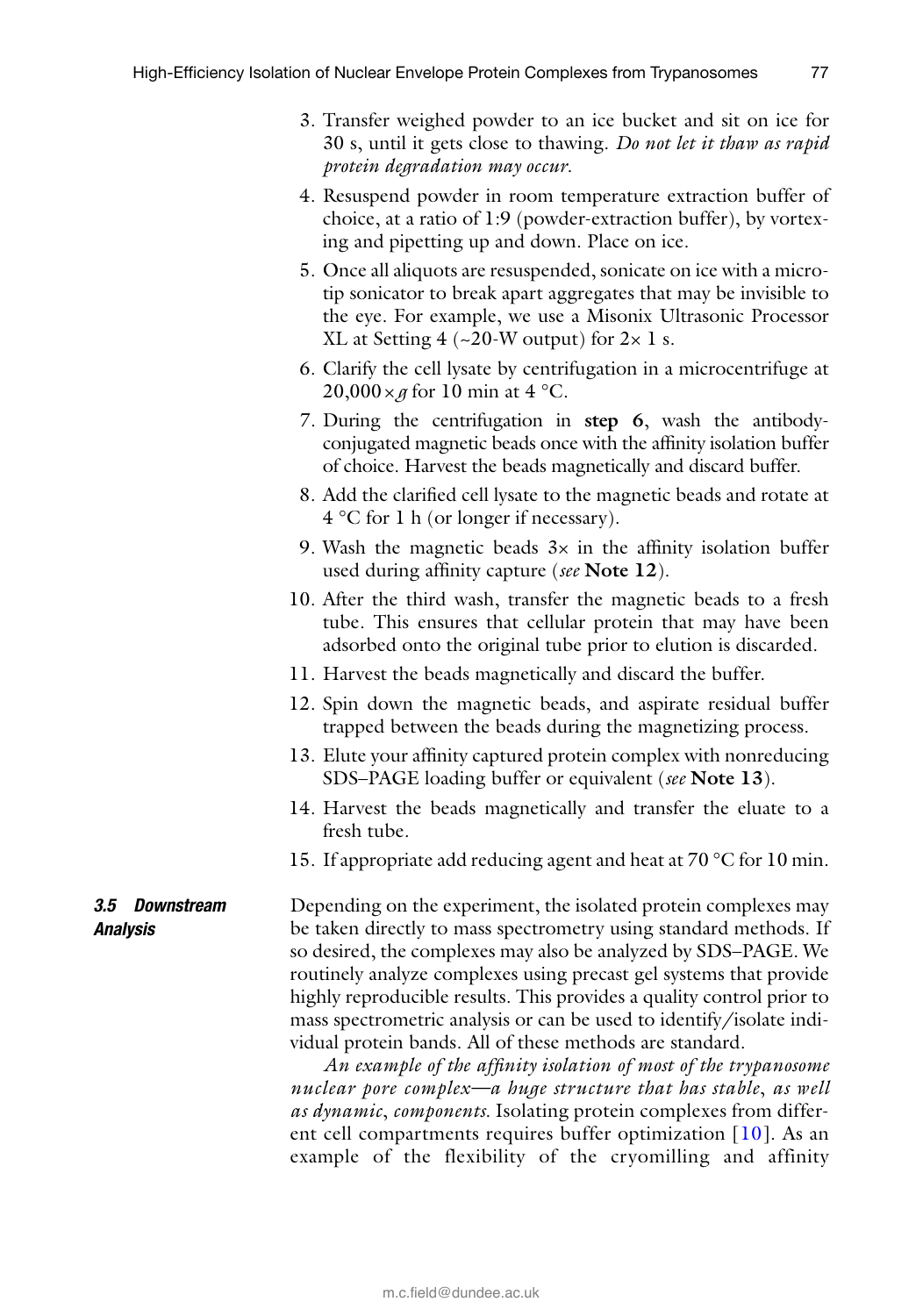

**Fig. 4** Testing of various affinity isolation solvents on the nuclear basket protein TbNup110. 50 mg of TbNup110– GFP cell lysate powder was weighed out into 2-mL tubes and affinity purified in 14 different buffers containing various concentrations of salt and detergents (Table 1). Nup110 maintains the highest number of its interaction network in buffer 12. This condition was chosen for further exploration in a larger-scale pullout. Protein bands were excised out of the SDS–PAGE gel and identified by mass spectrometry. 18 of the original 22 Nups identified by DeGrasse et al. [11] in a classical biochemical fractionation and proteomic screen [11], as well as new Nups were identified with this method, demonstrating the power of this approach. Additionally, we observe interactions with the lamin-like NUP-1 [4] as well as transport factors

> techniques, we highlight the ability to use low-stringency to high-stringency solutions to affinity isolate the trypanosome NPC (Fig. 4; Table 1). These methods are also applicable to dynamic protein complexes.

### **4 Notes**

- 1. Antibodymust not be stored in glycerol or Tris buffer or any solutions that contain amino, hydroxyl, or sulfhydryl groups, as these react with the epoxy groups on the magnetic beads. Dialyze to exchange buffer if this is the case.
- 2. The lid of the grinding jar we use has been modified with O-rings that are custom made by Marco Rubber (http://www. marcorubber.com) and consist of a stainless steel coil ensheathed in Teflon (PFA–PTFE-encapsulated springenergized seal). These seals better withstand the extreme temperatures associated with liquid nitrogen use. To make these alterations, contact Marco Rubber and send them the original rubber O-ring that comes as standard with the steel lid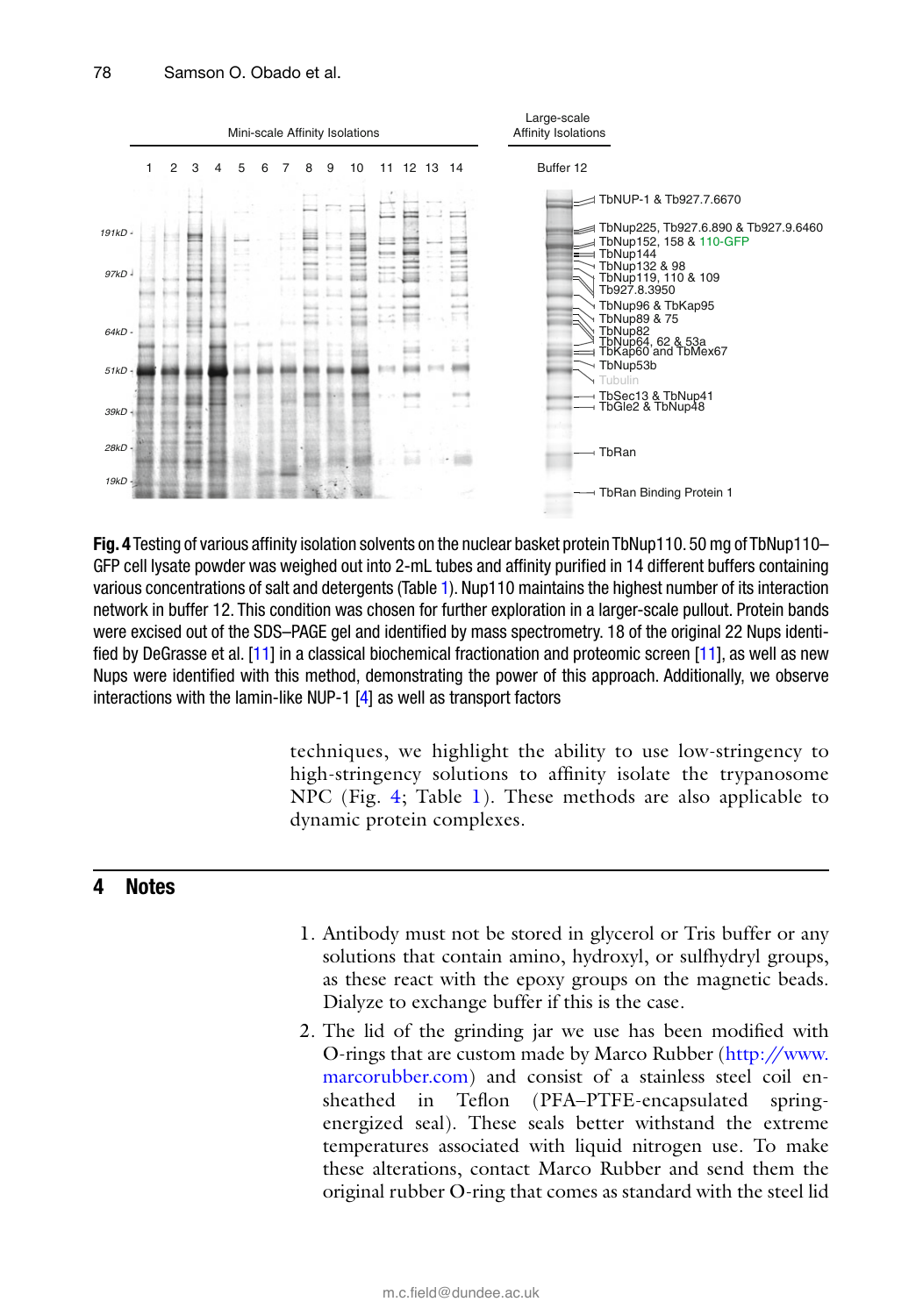so that they may have the correct dimensions to manufacture the PFA–PTFE-encapsulated spring-energized seal. Pressure valves may be added to the lid of the cryomilling jar to relieve excess pressure buildup. We recommend pressure valves from the Lee Company (http://www.leeimh.com/). Specifically we use forward-venting valves that relieve pressures that exceed 5 bar/500 KPA. These are installed as to manufacturers' instructions ( http://www.leeimh.com/metal/checkvalves-axial/check-valve-558F.htm). Typically we install one valve in the center of a 50-mL jar lid or two valves in a 125-mL jar lid (Fig. 2).

- 3. A minimum volume of cell pellet is required to enable efficient cryomillingand recovery as there are losses to the walls of the jar and the steel balls. We find that 3 L of cells at  $2-2.5 \times 10^7$ cells/mL generates a good-sized pellet.
- 4. Milled powder should be stored with a loosened cap at −80 °C in the first 24 h to allow any trapped nitrogen to escape or else tubes may explode.
- 5. It is necessary to do this initial "dry" milling to allow the cell pellets to be broken down to a coarse powder. If there is liquid in the jar, this initially coarse grinding is less or ineffective.
- 6. Do not add liquid nitrogen above the level of the steel balls, as this will cause excessive pressure during the cryomilling .
- 7. During liquid cryomilling, the balls should not make a rattling sound but rather should be quiet. If the balls make a loud rattling sound, then it means that the liquid in the grinding jar has evaporated into nitrogen gas.
- 8. It is not recommended to conjugate more magnetic beads than will be used within 6 months. Beads can be stored at −20 °C in 50 % glycerol to extend shelf life. However, there is a slow bleeding of the antibody from the beads which increases over time due to reversibility of the disulfide bridges in the antibody heavy and light chains.
- 9. Ammonium sulfate enhances the conjugation reaction by binding and excluding water, thus reducing reaction volume and promoting hydrophobic interactions between the bead surface and the antibody.
- 10. The coupling of the antibodies to the beads can be allowed to proceed up to 48 h without significant loss of antibody-binding activity. Indeed, if the antibodies being coupled are labile, it is recommended that the coupling reaction be performed at 4 °C for 48 h.
- 11. The amount of powder weighed out depends on the abundance of the tagged protein. Typically for mini-IP tests, 50 mg is sufficient initially. Due to difficulty weighing out several